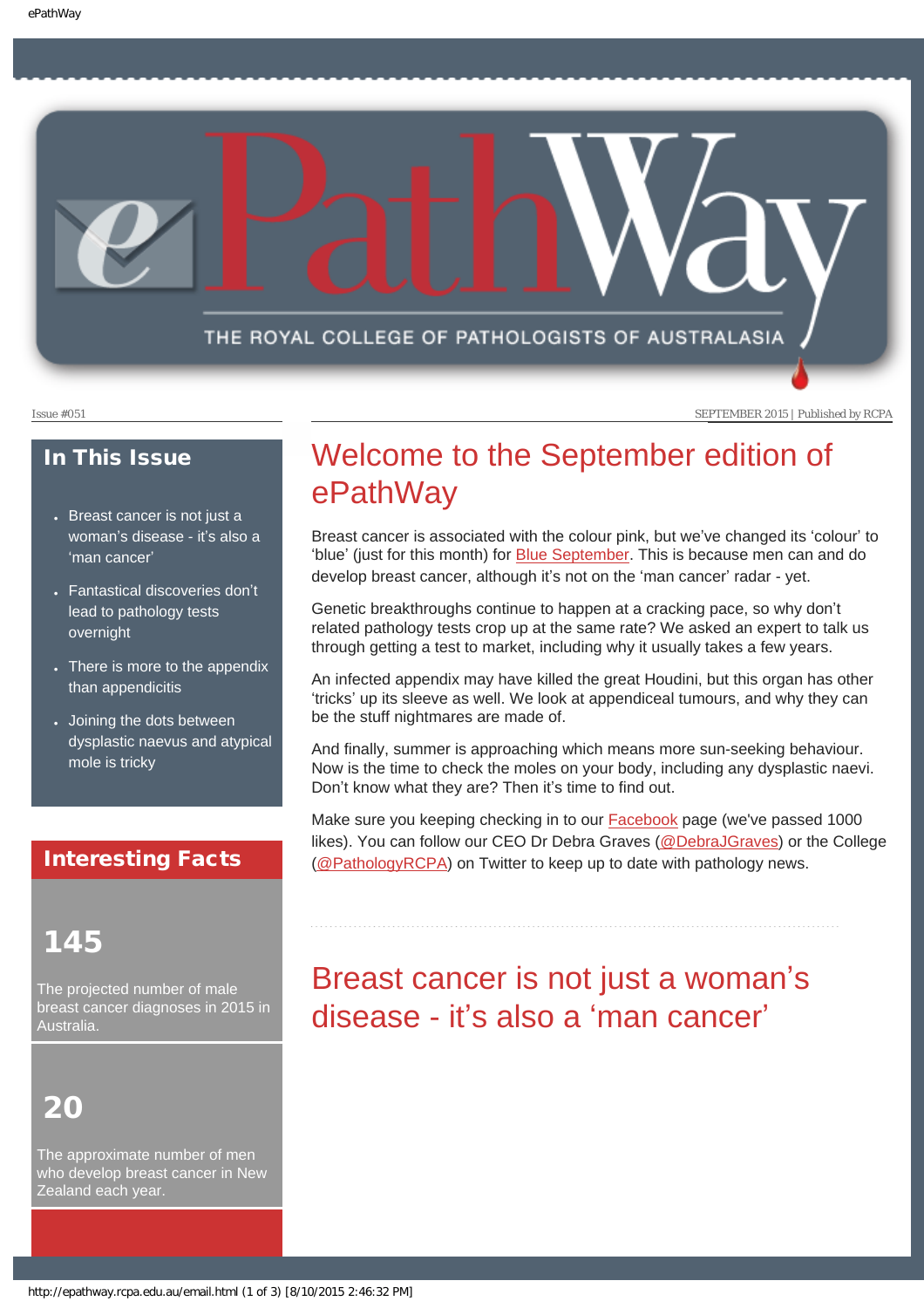*Foundation*

## 10 - 20%

The percentage of male breast cancers associated with an inherited fault in the BRCA genes.

### Important Message





The **Blue September** campaign raises funds to fight cancer in men. Man cancer campaigns tend to spotlight testicular and prostate cancer, but there is another type that's not well known. We're talking about breast cancer, and while it's not common in men, it is the same disease that affects women.

[read more »](#page-5-0)

### Forward to a friend

Know someone who might be interested in the email? Why not [forward this email](mailto:?Subject=I%20think%20you%20should%20read%20this%20Newsletter=
http://epathway.rcpa.edu.au/index.html) to them.

### Previous Editions

Did you miss something from last month? You can view our [previous](#page-3-0)  [editions](#page-3-0) at any time.

# Fantastical discoveries don't lead to pathology tests overnight

Medical research keeps outing our body's secrets, especially through genetics, with findings such as 'new' genes linked to breast cancer or melanoma frequently reported. You may think these discoveries will lead to fasttracked pathology tests but it's not that straightforward, especially since science isn't as accurate today as it will be tomorrow.



[read more »](#page-7-0)

### Links

[RCPA Manual](http://rcpamanual.edu.au/)

[LabTest Online](http://www.labtestsonline.org.au/)

[Know Pathology Know Healthcare](http://knowpathology.com.au/)

# There is more to the appendix than appendicitis

The appendix is an obscure tubular organ, no longer than your little finger and much thinner, that is tucked away in your right lower abdominal cavity. It is best known for causing abdominal pain due to acute inflammation, or appendicitis. It is less well known that the appendix can harbour some rare

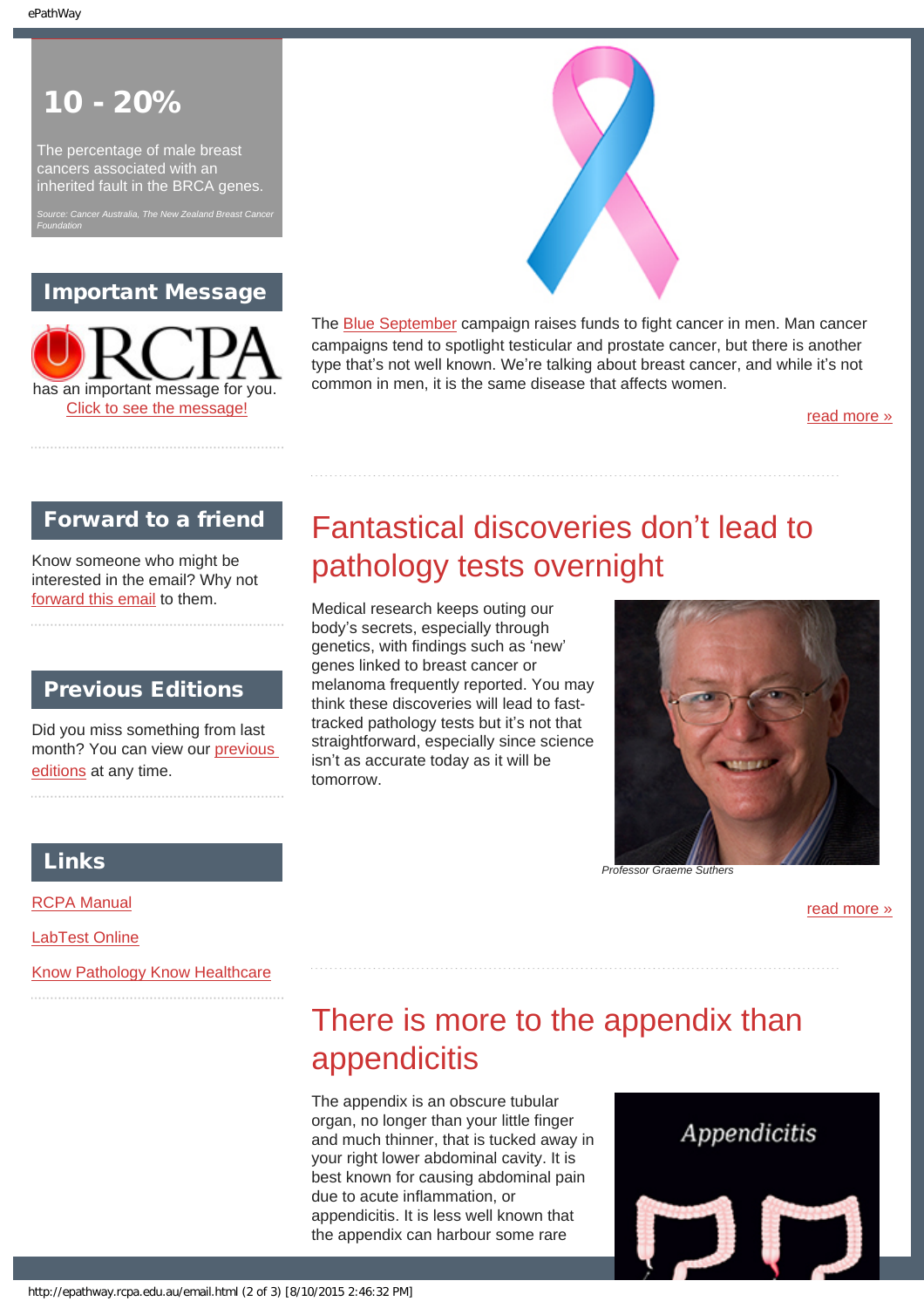cancers that are often discovered *after* it has been removed because of appendicitis.



[read more »](#page-9-0)

# Joining the dots between dysplastic naevus and atypical mole is tricky

If we compiled a list of awkward medical names, dysplastic naevus would be on it. A dysplastic naevus is an atypical mole, but a non-medical person may have a hard time joining the dots between its medical name and meaning. We therefore asked an expert to fill us in on dysplastic naevus, including its link to melanoma.



[read more »](#page-11-0)

Copyright © 2015 The Royal College of Pathologists of Australasia

RCPA - Durham Hall - 207 Albion St Surry Hills NSW 2010 AUSTRALIA | (+61) 2 8356 5858 | [www.rcpa.edu.au](https://www.rcpa.edu.au/)

**[Privacy Policy](https://www.rcpa.edu.au/Privacy-Policy.aspx) | [Legal](https://www.rcpa.edu.au/Legal.aspx) | [Disclaimer](https://www.rcpa.edu.au/Disclaimer.aspx)** 

You're receiving this newsletter because you subscribed at our website.

Having trouble reading this email? [View it in your browser](http://epathway.rcpa.edu.au/index.html).

Not interested anymore? Unsubscribe Instantly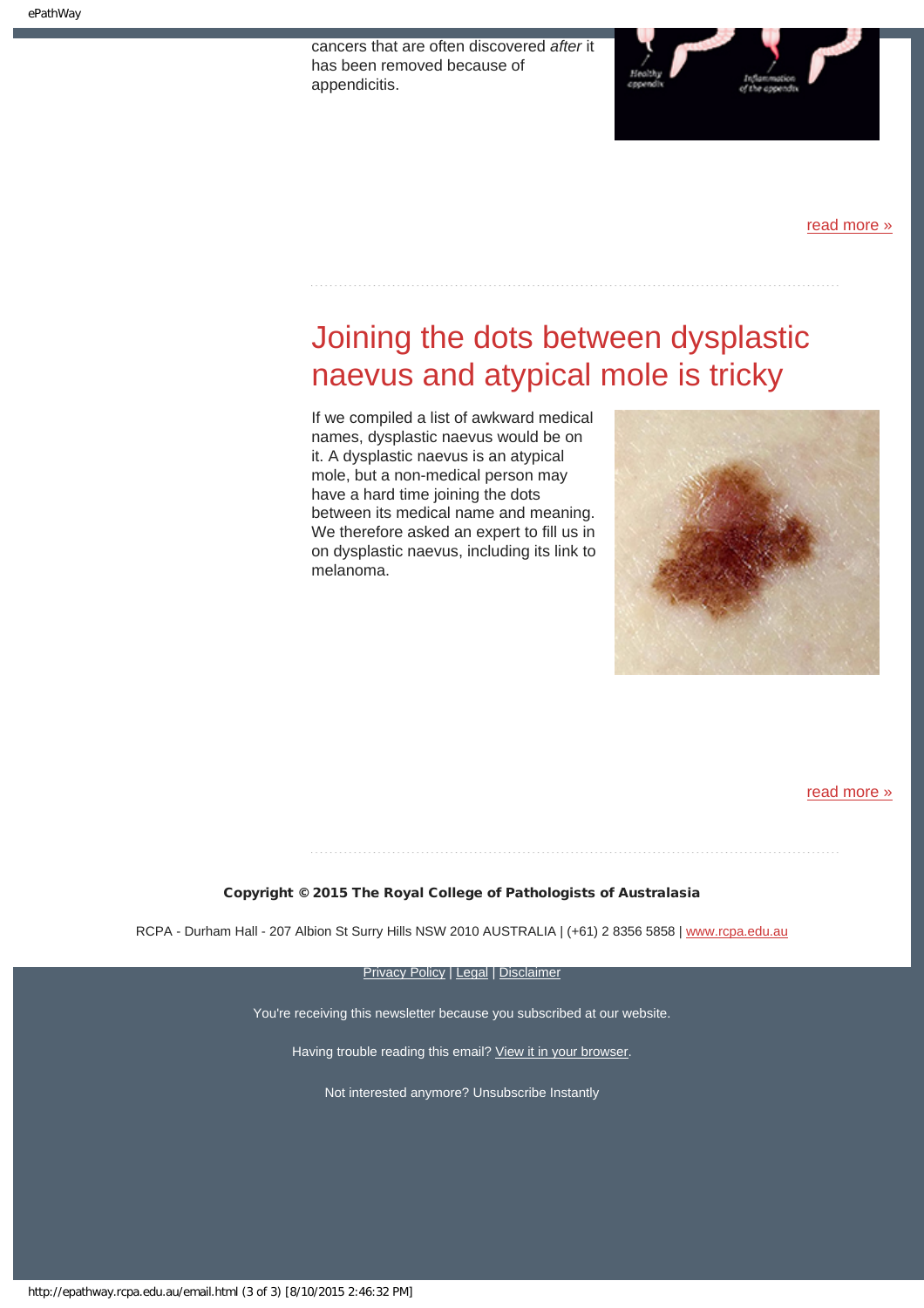<span id="page-3-0"></span>

Published by RCPA

# Previous Editions



[050 - August 2015](http://epathway.rcpa.edu.au/previous/050_0815.pdf)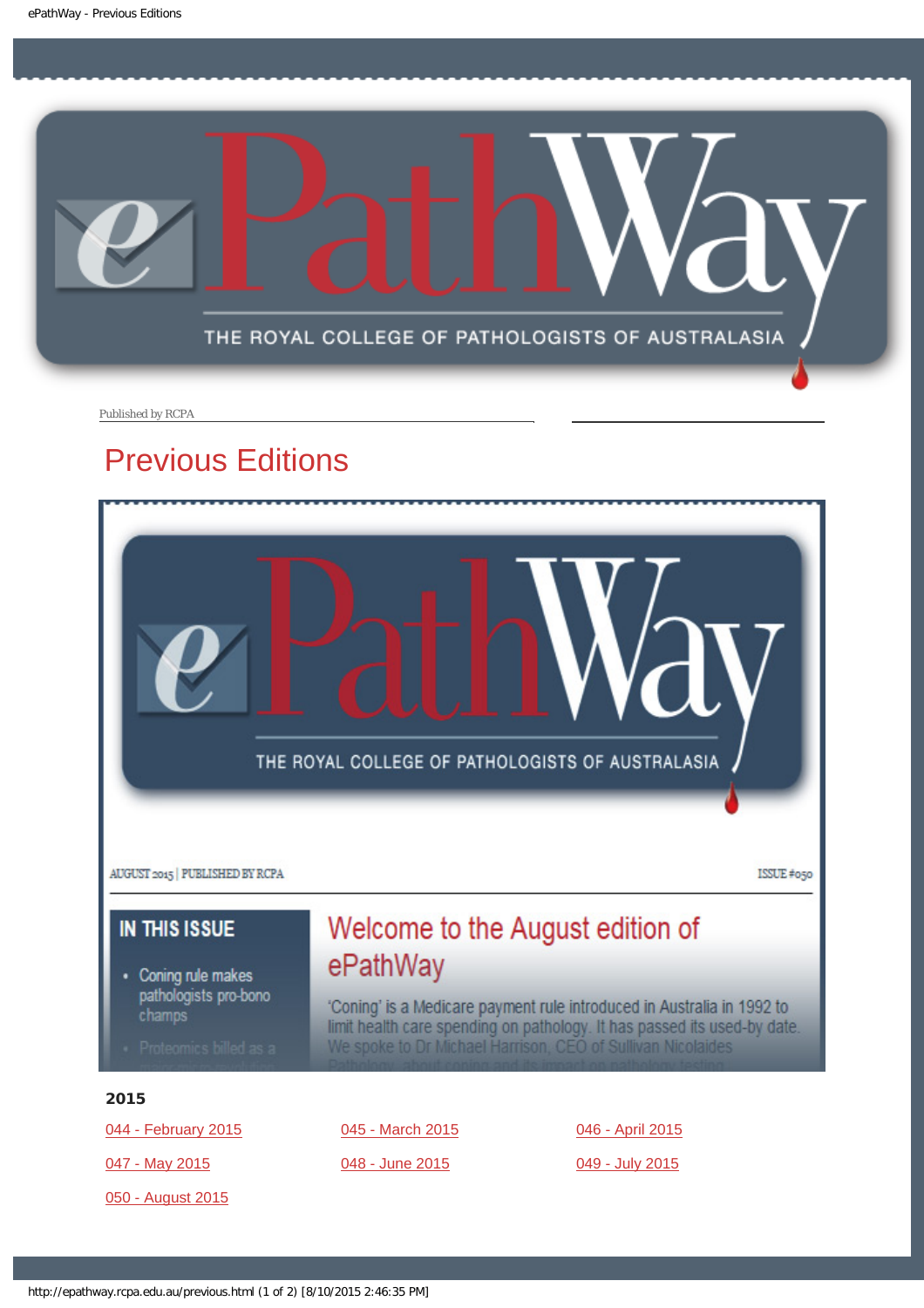| ۰.<br>- 7 |  |
|-----------|--|
|           |  |

| 033 - February 2014     | 034 - March 2014        | 035 - April 2014     |
|-------------------------|-------------------------|----------------------|
| 036 - May 2014          | 037 - June 2014         | 038 - July 2014      |
| 039 - August 2014       | 040 - September 2014    | 041 - October 2014   |
| 042 - November 2014     | 043 - Dec 2014/Jan 2015 |                      |
| 2013                    |                         |                      |
| 022 - February 2013     | 023 - March 2013        | 024 - April 2013     |
| 025 - May 2013          | 026 - June 2013         | 027 - July 2013      |
| 028 - August 2013       | 029 - September 2013    | 030 - October 2013   |
| 031 - November 2013     | 032 - Dec 2013/Jan 2014 |                      |
|                         |                         |                      |
| 2012                    |                         |                      |
| 010 - Dec 2011/Jan 2012 | 011 - February 2012     | 012 - March 2012     |
| 013 - April 2012        | 014 - May 2012          | 015 - June 2012      |
| 016 - July 2012         | 017 - August 2012       | 018 - September 2012 |
| 019 - October 2012      | 020 - November 2012     | 021 - December 2012  |
| 2011                    |                         |                      |
| 001 - March 2011        | 002 - April 2011        | 003 - May 2011       |
| 004 - June 2011         | 005 - July 2011         | 006 - August 2011    |

[« Back to Home Page](http://epathway.rcpa.edu.au/index.html)

### Copyright © 2015 The Royal College of Pathologists of Australasia

RCPA - Durham Hall - 207 Albion St Surry Hills NSW 2010 AUSTRALIA | (+61) 2 8356 5858 | [www.rcpa.edu.au](https://www.rcpa.edu.au/)

**[Privacy Policy](https://www.rcpa.edu.au/Content-Library/Privacy.aspx) | [Legal](https://www.rcpa.edu.au/Legal.aspx) | [Disclaimer](https://www.rcpa.edu.au/Disclaimer.aspx)**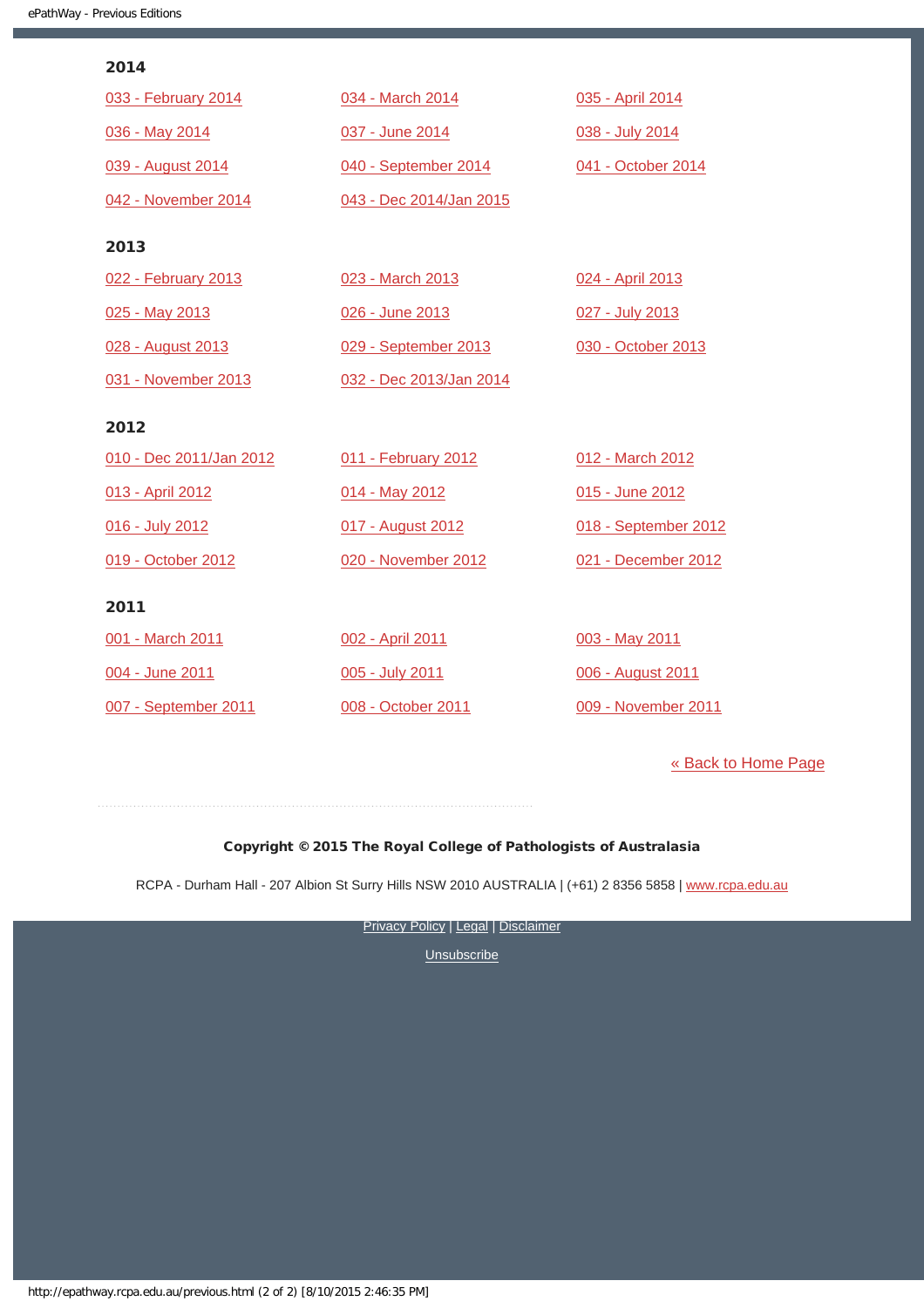<span id="page-5-0"></span>

# Breast cancer is not just a woman's disease - it's also a 'man cancer'



The [Blue September](http://blueseptember.org.au/) campaign raises funds to fight cancer in men. Man cancer campaigns tend to spotlight testicular and prostate cancer, but there is another type that's not well known. We're talking about breast cancer, and while it's not common in men, it is the same disease that affects women.

Men can develop breast cancer because they have breast tissue, mostly behind the nipple. It doesn't matter how toned those pecs are, there is still breast tissue present. Symptoms for breast cancer are the same as for women such as:

- a painless lump (the most common symptom)
- $\cdot$  a fluid discharge from the nipple
- a change in the way the nipple and/or breast looks
- pain in the breast
- lumps in the armpit.

Associate Professor Jane Armes, Director of Anatomical Pathology at Mater Health Services in Brisbane, says male breast cancer isn't common, but it's very important to know it can occur.

"Less than one percent of breast cancers affect men, but there is a perception that males can't get this disease. But they can develop it, and it can advance through the skin more quickly than it would for women if it's left long enough, simply because men have less breast tissue."

Diagnosis and treatment of breast cancer for men is the same as for women: breast examination,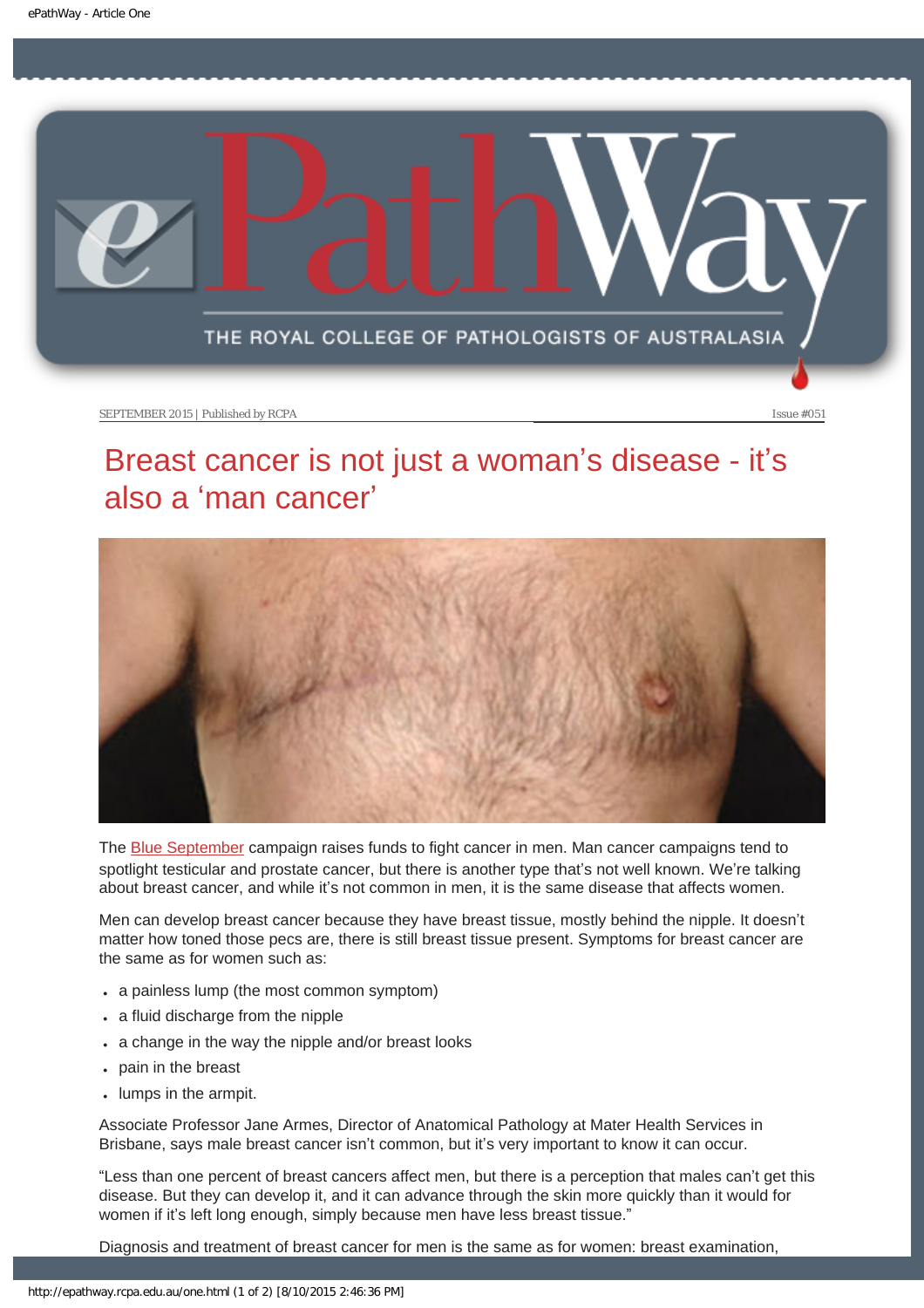radiological imaging and biopsy of the lesion. Treatments are generally the same for both sexes as well - including mastectomy – and the risk factors are mostly similar to those of women such as age and a family history of breast or ovarian cancer.

<span id="page-6-1"></span>"The risk factors for male breast cancer are not well understood but they are definitely associated with the BRCA2 $^{[1]}$  gene mutation. For this reason the family history is very important because this mutation gives men an increased risk of developing breast cancer compared to men who don't have the mutation."

A/Prof Armes says breast cancer in men is usually hormone sensitive, and most are oestrogen receptor-positive. Men with Klinefelter's syndrome also have a higher risk.

"Men who have Klinefelter's syndrome have two X (female) chromosomes and one Y (male) chromosome. This means they are XXY instead of XY, and have lower levels of male hormones and higher levels of female hormones in their body."

A/Prof Armes advises men who have breast cancer symptoms to treat them seriously because early diagnosis leads to the best outcomes. The other take home message is that breast cancer is not just a woman's disease. It's also a man-cancer. Just ask the (approximately) 145 Aussie and 20 Kiwi blokes diagnosed with it each year.

<span id="page-6-0"></span>[\[1\]](#page-6-1) BRCA2 (and BRCA1) are human genes that help stabilise a cell's genetic material. They are more likely to develop additional genetic alterations that can lead to cancer when they are mutated or altered. A harmful BRCA1 or BRCA2 mutation can be inherited from either parent.

[« Back to Home Page](http://epathway.rcpa.edu.au/index.html)

### Copyright © 2015 The Royal College of Pathologists of Australasia

RCPA - Durham Hall - 207 Albion St Surry Hills NSW 2010 AUSTRALIA | (+61) 2 8356 5858 | [www.rcpa.edu.au](https://www.rcpa.edu.au/)

[Privacy Policy](https://www.rcpa.edu.au/Content-Library/Privacy.aspx) | [Legal](https://www.rcpa.edu.au/Legal.aspx) | [Disclaimer](https://www.rcpa.edu.au/Disclaimer.aspx)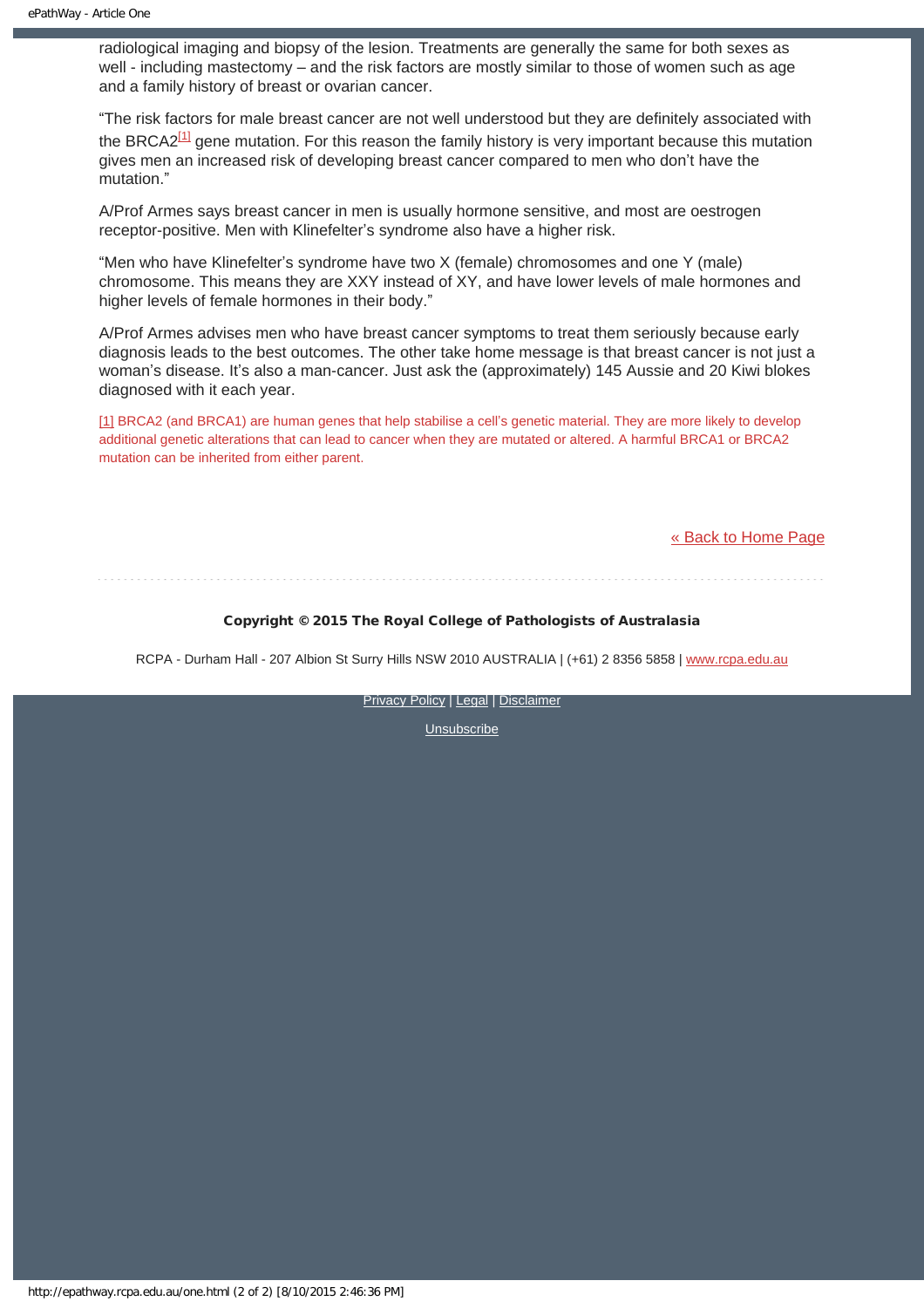<span id="page-7-0"></span>

# Fantastical discoveries don't lead to pathology tests overnight



Medical research keeps outing our body's secrets, especially through genetics, with findings such as 'new' genes linked to breast cancer or melanoma frequently reported. You may think these discoveries will lead to fast-tracked pathology tests but it's not that straightforward, especially since science isn't as accurate today as it will be tomorrow.

"Science is never right in an absolute sense, but it's less wrong today than it was yesterday. In the end, turning a genetic discovery into a pathology test is a judgement call in terms of being satisfied there is enough information for it to be reliable," explains Professor Graeme Suthers, Director of Genetics at Sonic Healthcare Australia.

Prof Suthers reviews genetic test applications to identify the ones that can be applied in clinical practice. He says genetics is bedevilled by fantastical new discoveries, and getting the balance right between enthusiasm and healthy scepticism can be tricky.

"Genetics is a new field and we don't have a gold standard to go by. We are forging the gold standard as we go along because we simply can't wait the 20 or 30 years for genetics to mature before we offer genetic tests."

Prof Suthers says there are three main hurdles to clear before a test can be considered for clinical practice.

"I have just been examining applications for a number of new tests that examine the activity or expression of genes that lead to breast cancer. These tests predict the recurrence of breast cancer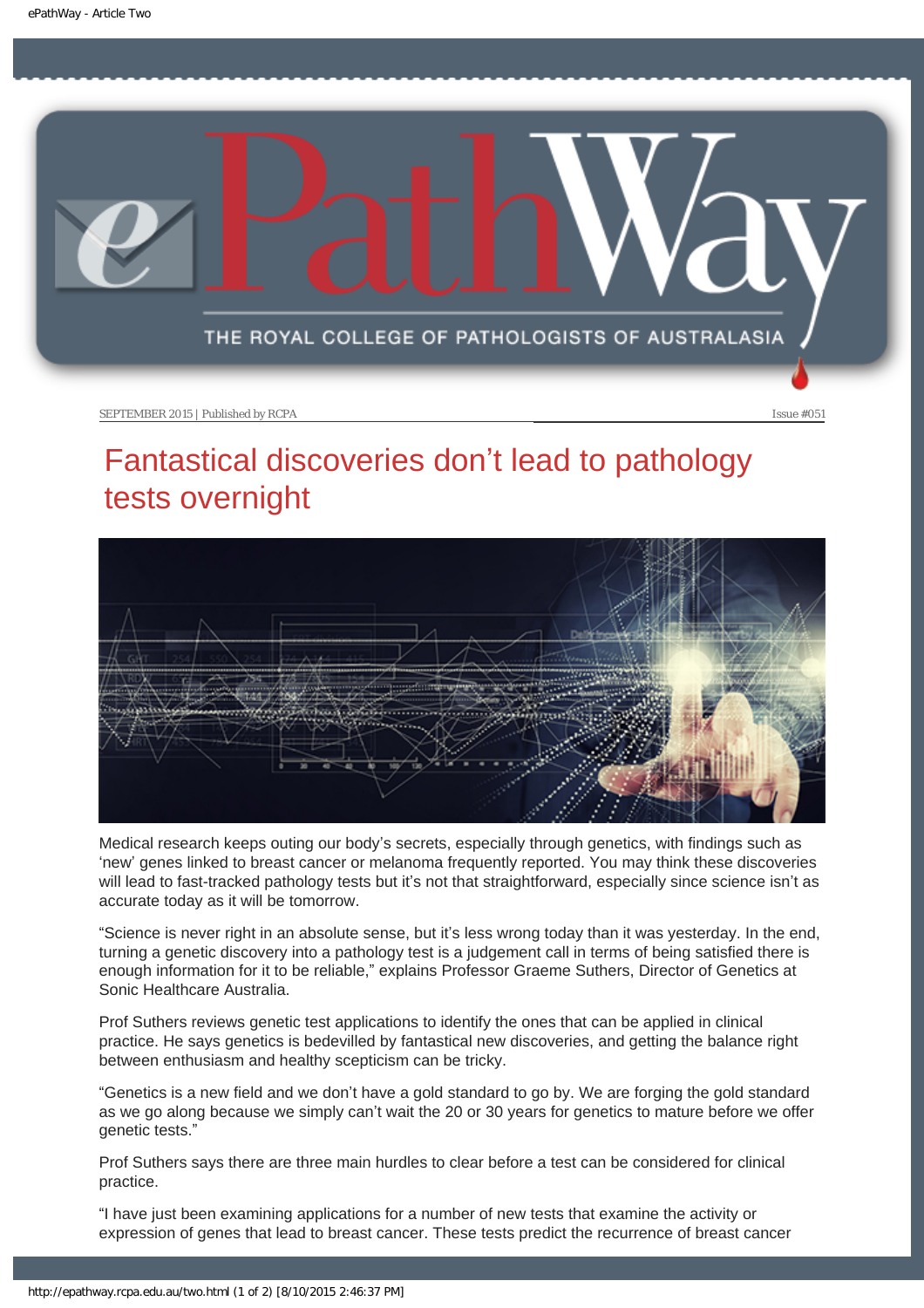over the next five years. All of them passed the first two hurdles, but only a few cleared the last one."

The first hurdle is checking the test will have **analytical validity** by accurately reflecting the change happening in the breast. The second hurdle is checking the test has **clinical validity**, that is, that the test result is relevant to the area of interest. For example, does the test accurately predict recurrent risk of breast cancer or does it measure something else? If the answer to these two hurdles is 'yes', then a third one awaits, and Prof Suthers says it's often the 'humdinger'.

"We need to find out if the test also has clinical utility. For example, does it give us useful information that we can't already obtain from existing tests both inside and outside of genetics?"

Clearing these three hurdles doesn't automatically mean the test gets the nod either. Prof Suthers says he still has to make a judgement call by making sure the information is precise enough to be applied in clinical practice. To do this he turns to his peers, scientific publications and independent research to confirm that all reach the same conclusions.

So how long does it take to turn a discovery into a test? About three to five years with very few exceptions, says Prof Suthers, to make sure it's a valid and reliable test. Those years probably feel like a lifetime in a field of fantastical discoveries where getting the right balance between enthusiasm and healthy scepticism needs a steady hand.

[« Back to Home Page](http://epathway.rcpa.edu.au/index.html)

### Copyright © 2015 The Royal College of Pathologists of Australasia

RCPA - Durham Hall - 207 Albion St Surry Hills NSW 2010 AUSTRALIA | (+61) 2 8356 5858 | [www.rcpa.edu.au](https://www.rcpa.edu.au/)

[Privacy Policy](https://www.rcpa.edu.au/Content-Library/Privacy.aspx) | [Legal](https://www.rcpa.edu.au/Legal.aspx) | [Disclaimer](https://www.rcpa.edu.au/Disclaimer.aspx)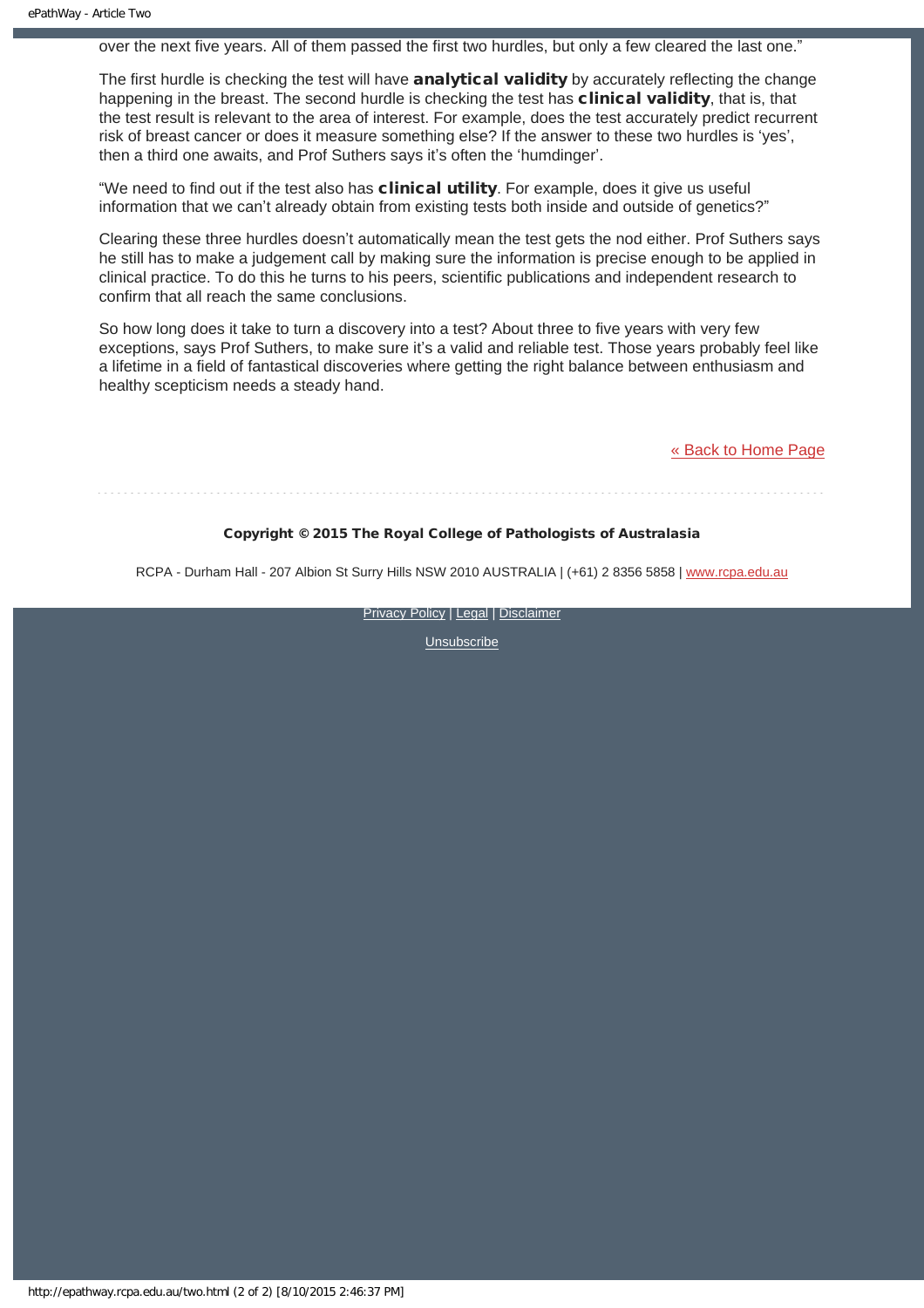<span id="page-9-0"></span>

# There is more to the appendix than appendicitis



The appendix is an obscure tubular organ, no longer than your little finger and much thinner, that is tucked away in your right lower abdominal cavity. It is best known for causing abdominal pain due to acute inflammation, or appendicitis. It is less well known that the appendix can harbour some rare cancers that are often discovered *after* it has been removed because of appendicitis.

Dr Mee Ling Yeong, Anatomical Pathologist and Clinical Leader of Anatomical Pathology Services in Auckland, says appendiceal neuroendocrine tumours (NETs), previously called carcinoids, are the most common type of cancer that affects the appendix.

"These tumours are slow growing, asymptomatic and usually confined to the appendix, but they can spread to the regional lymph glands. They are most commonly an incidental finding, and an appendectomy is usually a curative treatment. In the event of a lymph node spread or spread to the covering of the appendix by a larger tumour that is greater than two centimetres, excision of a length of the attached large and small intestine, called a right hemicolectomy, is generally curative."

A more aggressive appendiceal cancer is a goblet cell carcinoid tumour. These tumours grow at a faster rate than appendiceal neuroendocrine tumours, and can spread to other organs, especially the ovaries, which may yield the first signs that lead to the discovery of the appendiceal tumour.

Another type of cancer is so extraordinary it could star in a horror movie. It's called is an appendiceal mucinous neoplasm, which may present as a mass in the lower abdomen.

"These tumours arise from the mucous lining of the appendix, and are cysts of varying size filled with mucus. Some are benign, while others are malignant and spread through the wall of the appendix. Mucinous carcinomas can spread to the peritoneum (the serous membrane that forms the lining of the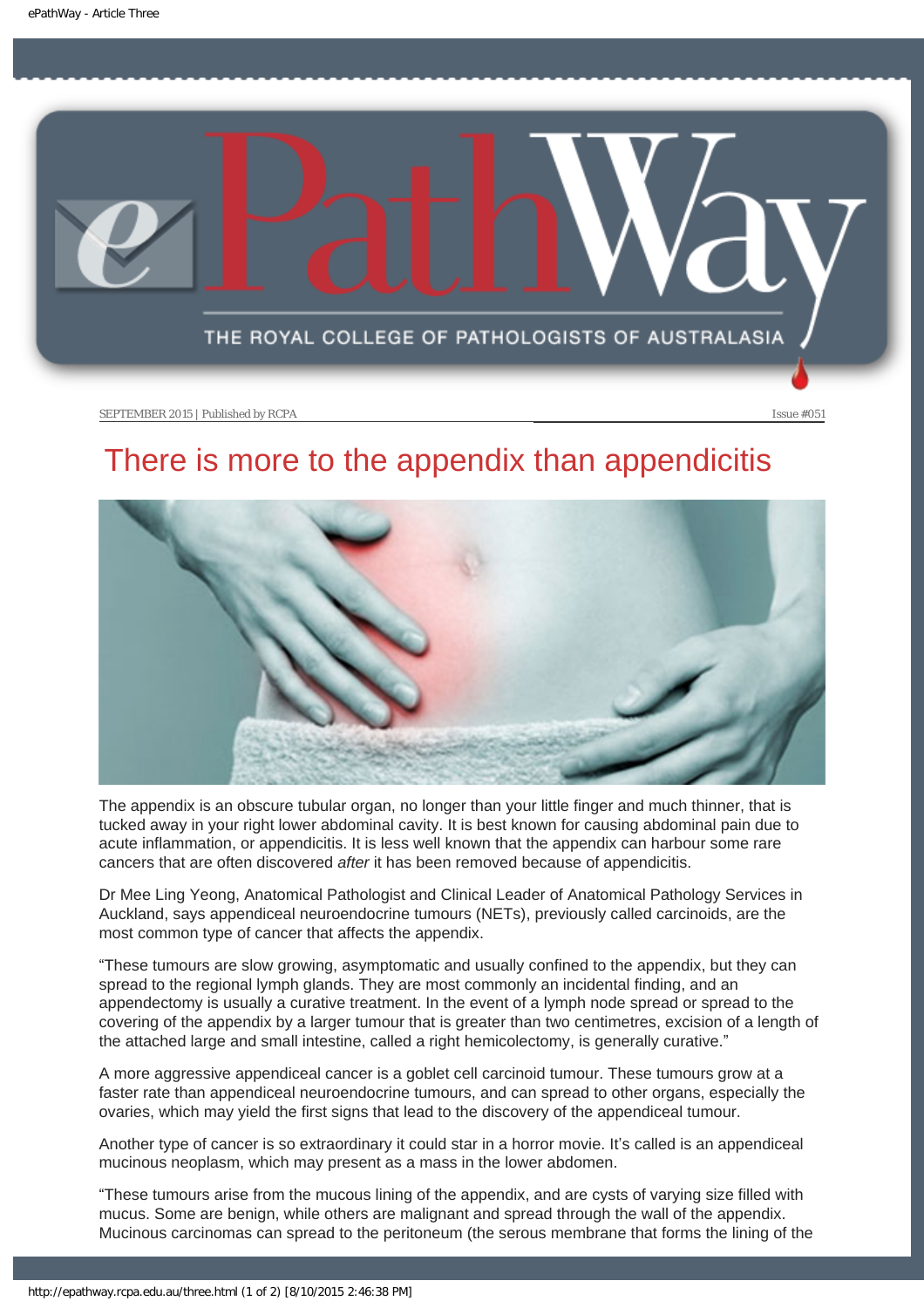abdominal cavity) and produce abundant mucus in a condition known as pseudomyxoma peritonei," explains Dr Yeong.

If the thought of mucous-producing tumours has raised your heart rate, then it's probably a good time to add (for peace of mind!) that appendiceal tumours are rare and only found in less than 1% of appendectomy specimens. Dr Yeong says the important message is to be aware that the appendix can harbour tumours, some of which may spread widely, even if it's a classic appendicitis presentation.

"Acute appendicitis is so common most people don't think of cancer. It is not known if the tumour or the infection develops first, or if the events are coincidental, but it's important to know that these synchronous lesions can occur," explains Dr Yeong.

Most appendiceal tumours are treated successfully with an appendectomy, but a few can result in significant disease if they are detected late. And this is why it's important to know there is more to the appendix than appendicitis.

[« Back to Home Page](http://epathway.rcpa.edu.au/index.html)

### Copyright © 2015 The Royal College of Pathologists of Australasia

RCPA - Durham Hall - 207 Albion St Surry Hills NSW 2010 AUSTRALIA | (+61) 2 8356 5858 | [www.rcpa.edu.au](https://www.rcpa.edu.au/)

**[Privacy Policy](https://www.rcpa.edu.au/Content-Library/Privacy.aspx) | [Legal](https://www.rcpa.edu.au/Legal.aspx) | [Disclaimer](https://www.rcpa.edu.au/Disclaimer.aspx)**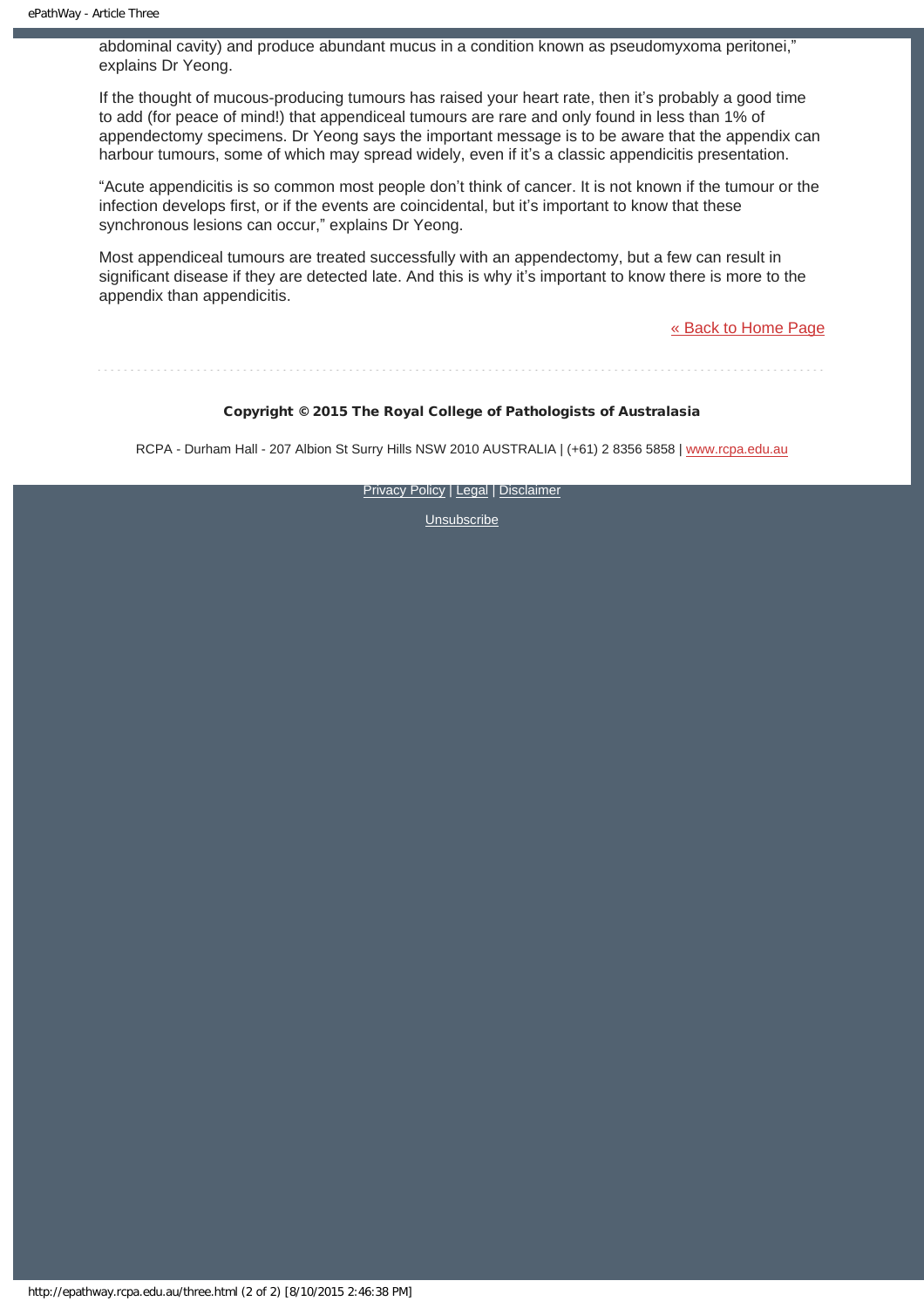<span id="page-11-0"></span>

# Joining the dots between dysplastic naevus and atypical mole is tricky



If we compiled a list of awkward medical names, dysplastic naevus would be on it. A dysplastic naevus is an atypical mole, but a non-medical person may have a hard time joining the dots between its medical name and meaning. We therefore asked an expert to fill us in on dysplastic naevus, including its link to melanoma.

Professor Richard Scolyer, skin pathologist at the Royal Prince Alfred Hospital (RPAH) and Melanoma Institute Australia, says it's common for people to have a small number of dysplastic naevi (the plural of naevus). He says they can form any time in life, most commonly between ages 10 and 50 years.

"Dysplastic naevus were first recognised and described in the 1970s, and affect between seven and 30 percent of the Caucasian population. While naevus means a mole on the skin, the term dysplastic is a bit misleading. In other medical settings, dysplasia means a precursor to invasive cancer, but that doesn't apply in this case."

Prof Scolyer says most dysplastic naevi don't progress to melanoma, but they are a risk factor. The risk of melanoma is double compared to the rest of the population if you have one dysplastic naevus, and 12 times greater if you have more than 10.

"It's very important to understand that a dysplastic naevus is a potential precursor, and not an obligate precursor, to melanoma. They are a marker of increased risk of melanoma developing anywhere on the body, and not inside the actual mole. Only about one dysplastic naevus in 10,000 progresses to melanoma each year. This is why excising them prophylactically to reduce the risk of melanoma is not recommended."